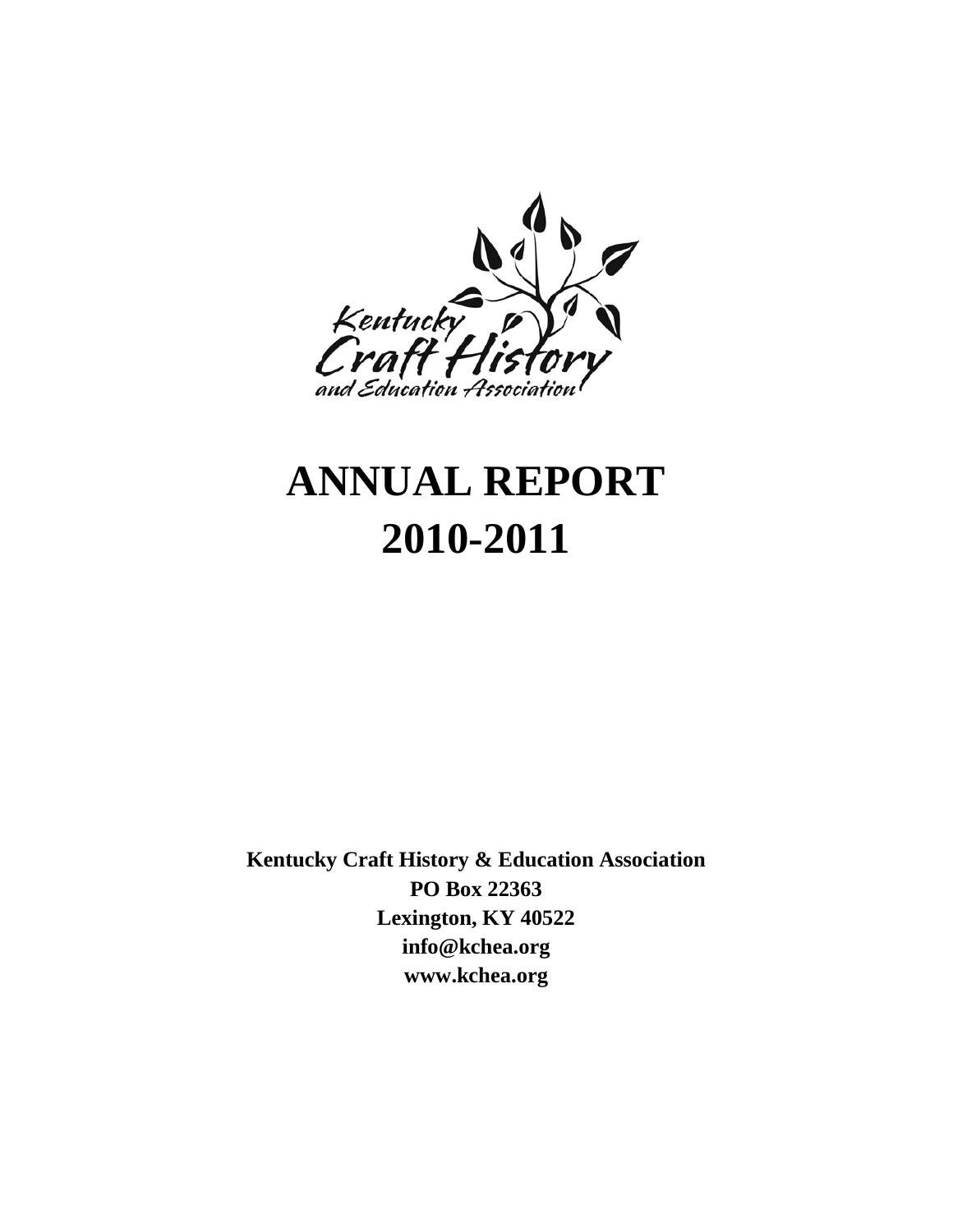# **Kentucky Craft History & Education Association**

# **Annual Report 2010-2011**

# **C O N T E N T S**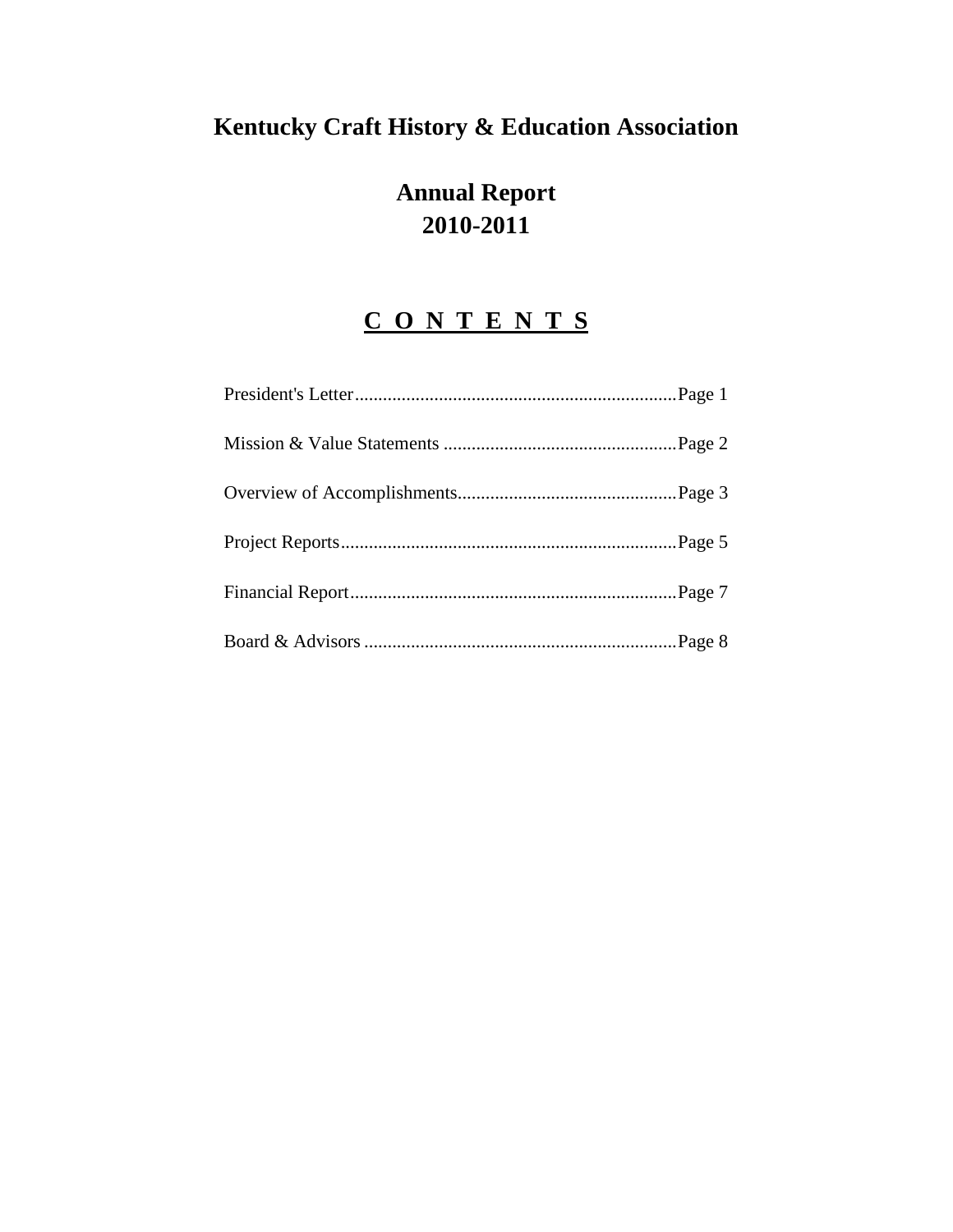Dear Friends and Supporters,

The Kentucky Craft History and Education Association (KCHEA) is pleased to present its 2011 Annual Report.

During the past year, the KCHEA board has worked to educate itself and develop tools that will enable us to reach out to the community and to share our mission and goals. Following the forum we hosted on Kentucky Craft History in 2009, we carefully evaluated input to help identify and find focus for our work. The measuring stick used to evaluate potential opportunities looked at two key objectives. The activity would need to both document Kentucky's craft history and also provide accessible information for education and research to as broad an audience as possible.

The project that surfaced as best meeting these objectives was a virtual Craft Encyclopedia. To inform our work, a presentation was hosted on the digitization of collections by Anna Fariello, director of the Craft Revival Project, and Tom Parrish, author of the Encyclopedia of World War II. During the past year, KCHEA began to construct a framework for how this might be accomplished. We are excited to present an update on our plans to develop a Kentucky Craft Encyclopedia within this report.

KCHEA also hosted its first ever public event through the exhibit, *Kentucky Arts and Craft: A Continuum of Arts and Craft*, which we presented at the Downtown Lexington Public Library November 6, 2010 - January 9 2011. KCHEA introduced a printed brochure at the time of the exhibit to further educate the community. This past summer, our public face was further enhanced with the launch of our web site, kchea.org.

The work KCHEA has done to establish oral histories with the state's leading craft luminaries will continue in the coming year with the support of a 2011 LexArts grant. The grant will support video oral histories with some of Kentucky's most revered luthiers. This is an exciting opportunity that dovetails with the recent traveling exhibit, "Made to be Played", which featured instrument makers identified by the Kentucky Folklife Program and presented by the Kentucky Arts Council and the Kentucky Historical Society.

In its first three years, KCHEA's success can be attributed to a small, but very dedicated board, helpful advisors and several contributors. Based on the positive reaction to our initial accomplishments, we believe support will continue to grow for KCHEA's mission to gather, conserve and present the history and on-going impact of crafts in Kentucky.

Sincerely,

Tran Dedman

Fran Redmon President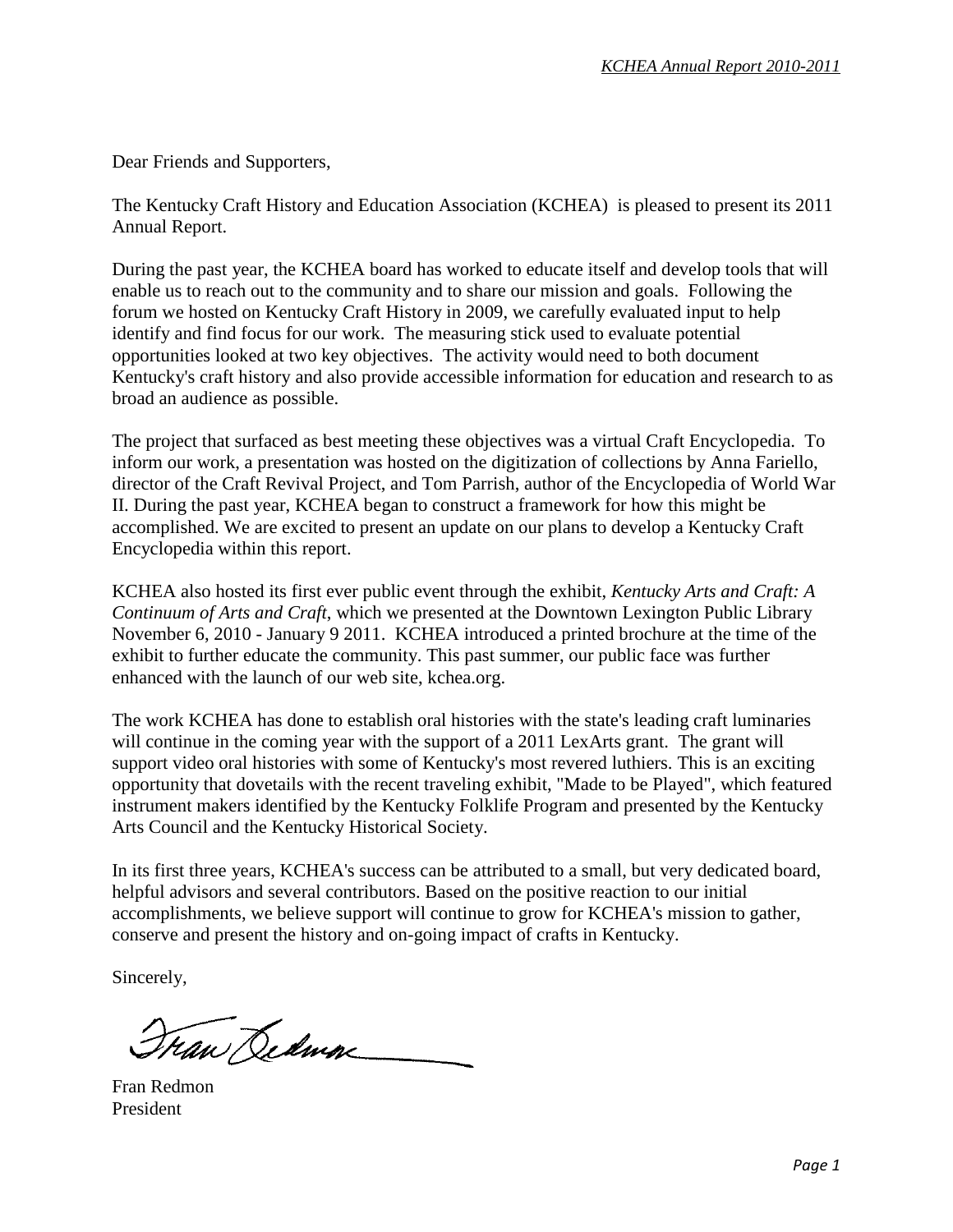# *MISSION*

#### *The Kentucky Craft History and Education Association gathers, conserves and presents the history and on-going impact of crafts in Kentucky.*

# *VALUE STATEMENTS*

*There is an inherent value in the making of craft* **which embodies both skill and** design; many skills are intrinsic in rural culture and have historically been part of essential living.

#### $50Q$

*Kentucky has a long and rich craft heritage* involving both the makers and organizations of craft that have created both an economic and cultural impact resulting in national and international recognition for the state as a model for craft development.

#### $50Q$

*History provides valuable lessons that impact our future* and documenting and sharing Kentucky's craft history honors the makers and creates pride in our heritage.

#### $50Q$

*The arts offer many educational and economic benefits and support the development of intellectual skills.* Crafts can play a role in education through a variety of academic disciplines connecting students to craft artists as role models and educating them to craft as a vocational and lifestyle choice.

#### $50Q$

#### *The documentation and preservation of Kentucky's craft history is needed and*

*urgent* and is best done through the artifacts, documents, and stories told by craft makers and organizational leaders that have most significantly impacted the state's craft movement.

### ഩ൚

**Partnerships are important** and have been vital to Kentucky's craft success and are critical to the ongoing preservation and documentation of its history.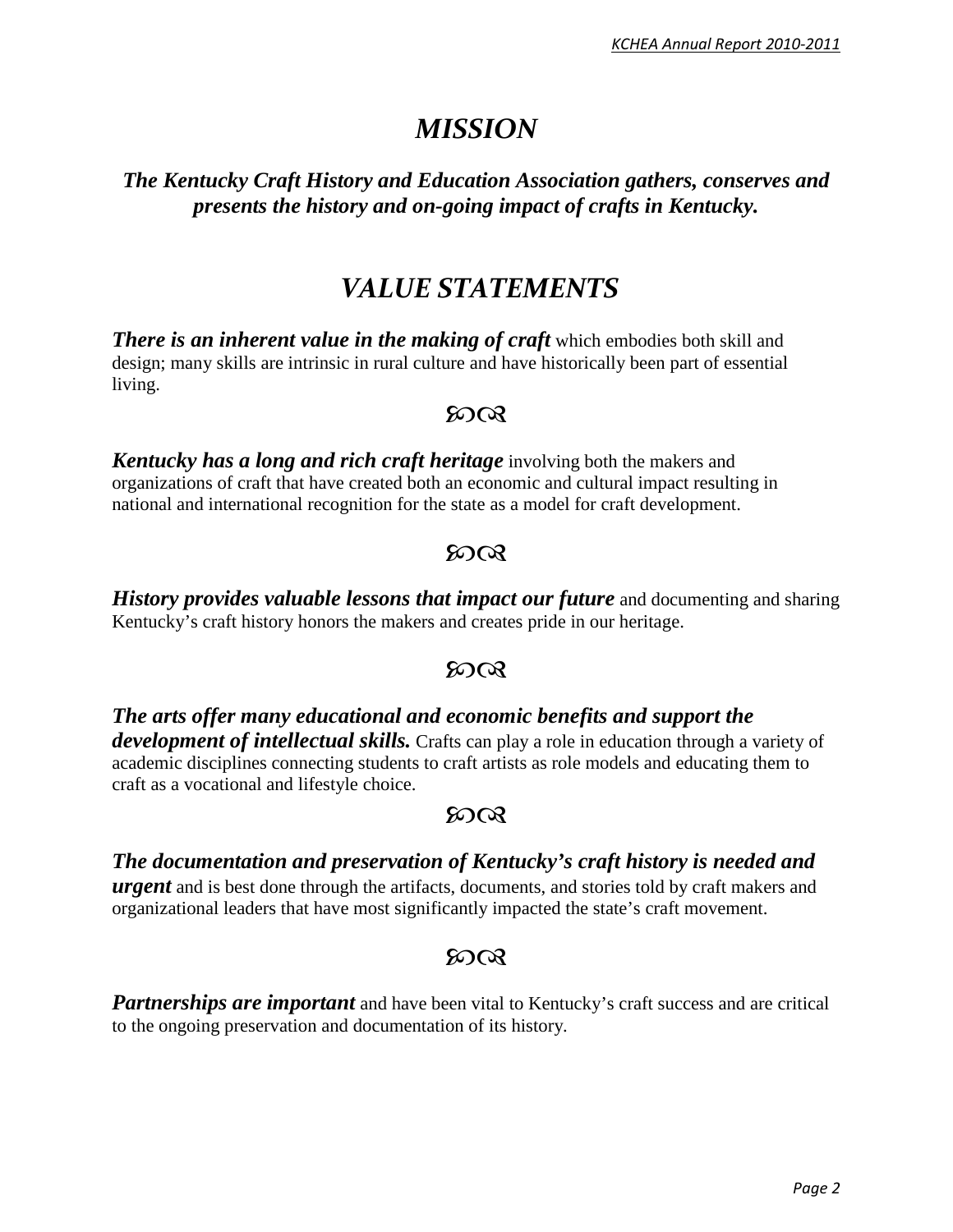#### **OVERVIEW**

#### *Accomplishments and Progress Toward Goals*

#### **GOAL I: Develop strong organizational capacity to promote our mission.**

#### **Policies:**

- Reviewed and revised existing administrative policies.
- Consulted with attorney on copyright for video histories and submitted copyright application.
- Drafted video use policy and new release form for video interviews--presented both to attorney for review.

#### **Board Development:**

- Amended By-Laws to address new member terms, creating an initial one-year term to ease in new members without having to commit to a full three-year term.
- Increased board membership by one, added Shannon Wilson to the board.
- Developed a short list of potential board members to research.

#### **Planning:**

- Established subcommittee-chairs for Collections Committee, including people, paper and objects. Identified and invited members to join subcommittees.
- Established a Craft Encyclopedia Committee toward the goal of obtaining a planning grant.
- Continued to monitor and develop activities according to strategic plan.

#### **Funding:**

- Fundraising Committee researched and drafted preliminary categories for donor memberships.
- Approved development of a "founders" letter campaign to support annual campaign.

#### **GOAL II: Create a strong image for marketing.**

- Participated in Oral History Association Conference, October 2010, Louisville, Kentucky.
- Presented KCHEA at Appalachian Studies Conference, March 2011, Richmond, Kentucky
- Participated and distributed brochures at Weave a Real Peace Conference, May 2011.
- Developed KCHEA Brochure, and distributed at Library Exhibit, CODA Conference, and via other board contacts and meetings.
- Developed and published KCHEA web site, kchea.org.

#### **Goal III: Facilitate and support the research and documentation of Kentucky's craft history and make it available to many populations.**

- Finalized oral history transcripts, including corrections, in preparation for final submission to the Kentucky Oral History Commission.
- Sponsored Anna Fariello as presenter on digitizing collections for KCHEA board and 15 members of Kentucky's art and history communities. Support included cash and in-kind contribution valued at \$1,630.
- Utilized a presentation by Tom Parrish, author of World War II Encyclopedia, to inform the board about the steps in developing an Encyclopedia.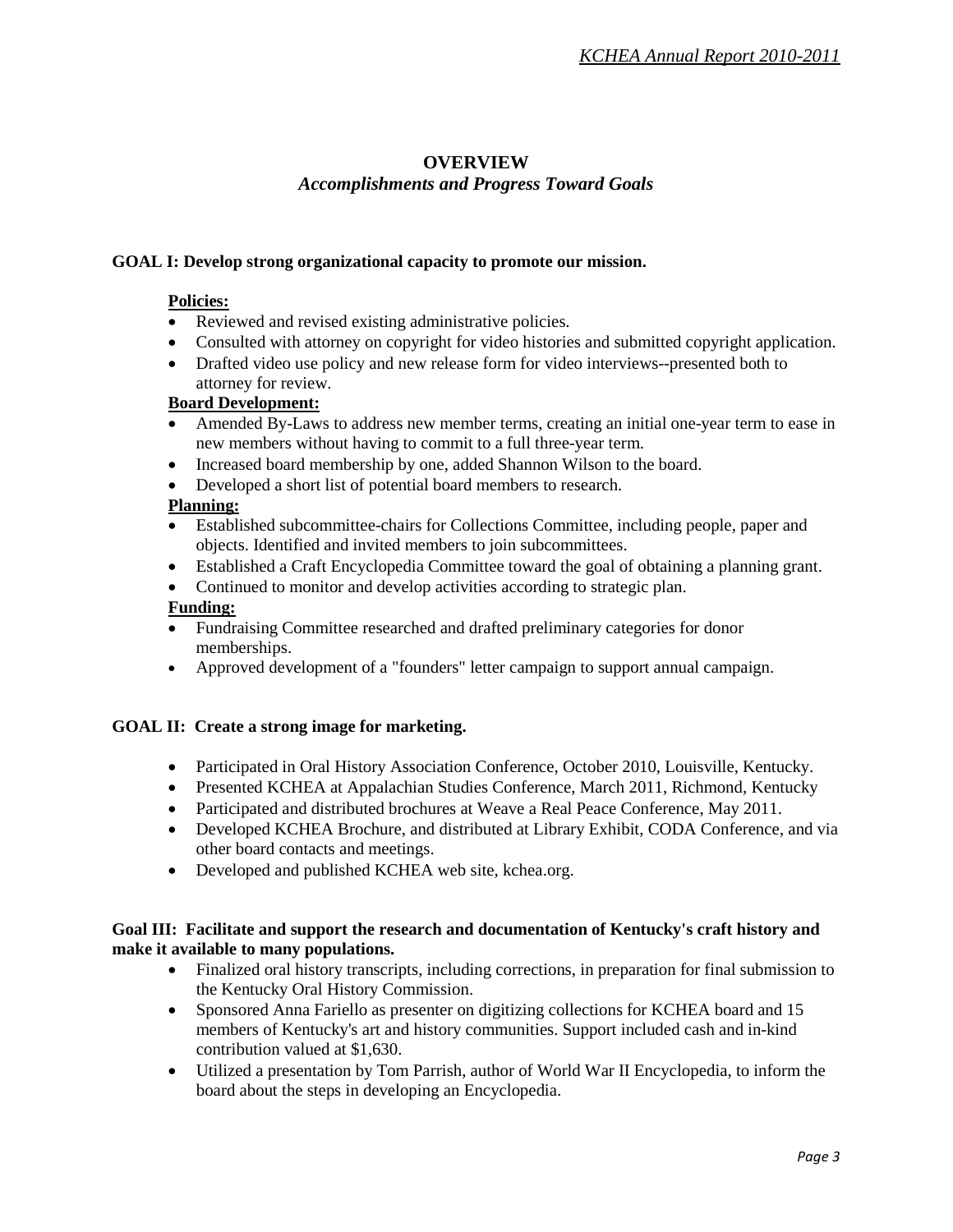#### **GOAL IV: Partner with other organizations in crafts, the arts, education and humanities to preserve and present Kentucky's craft history.**

• Submitted a \$5,000 LexArts matching grant application for oral history videos. The project will support interviews with Kentucky Luthiers identified in the traveling exhibit, "Made to be Played: Traditional Art of Kentucky Luthiers". The exhibit was originally funded through an American Masterpieces grant from the National Endowment for the Arts and toured by the Kentucky Arts Council.

#### **GOAL V: Serve as a national model for collecting and for documenting the craftspeople, written information and objects of our state's history.**

- Continued to document KCHEA activities and projects via formal reports.
- Made existing planning documents and materials accessible via the KCHEA web site.
- Provided KCHEA brochures to the 2011 CODA conference in Maine.

#### **GOAL VI: Present the history of crafts so that all Kentuckians take pride in our long, diverse and continuing craft traditions.**

- Presented the exhibit *Kentucky Art & Craft: A Continuum of Creativity* at the Lexington Downtown Library. The event was supported via in-kind contributions valued at \$7,100 and received positive media attention.
- Responded to a request from TourSEKY for use of KCHEA videos in tourism promotion via web and mobile phone app.
- Met with KET to determine interest in a documentary on the Kentucky Guild of Artists and Craftsmen that may utilize KCHEA's existing oral history videos.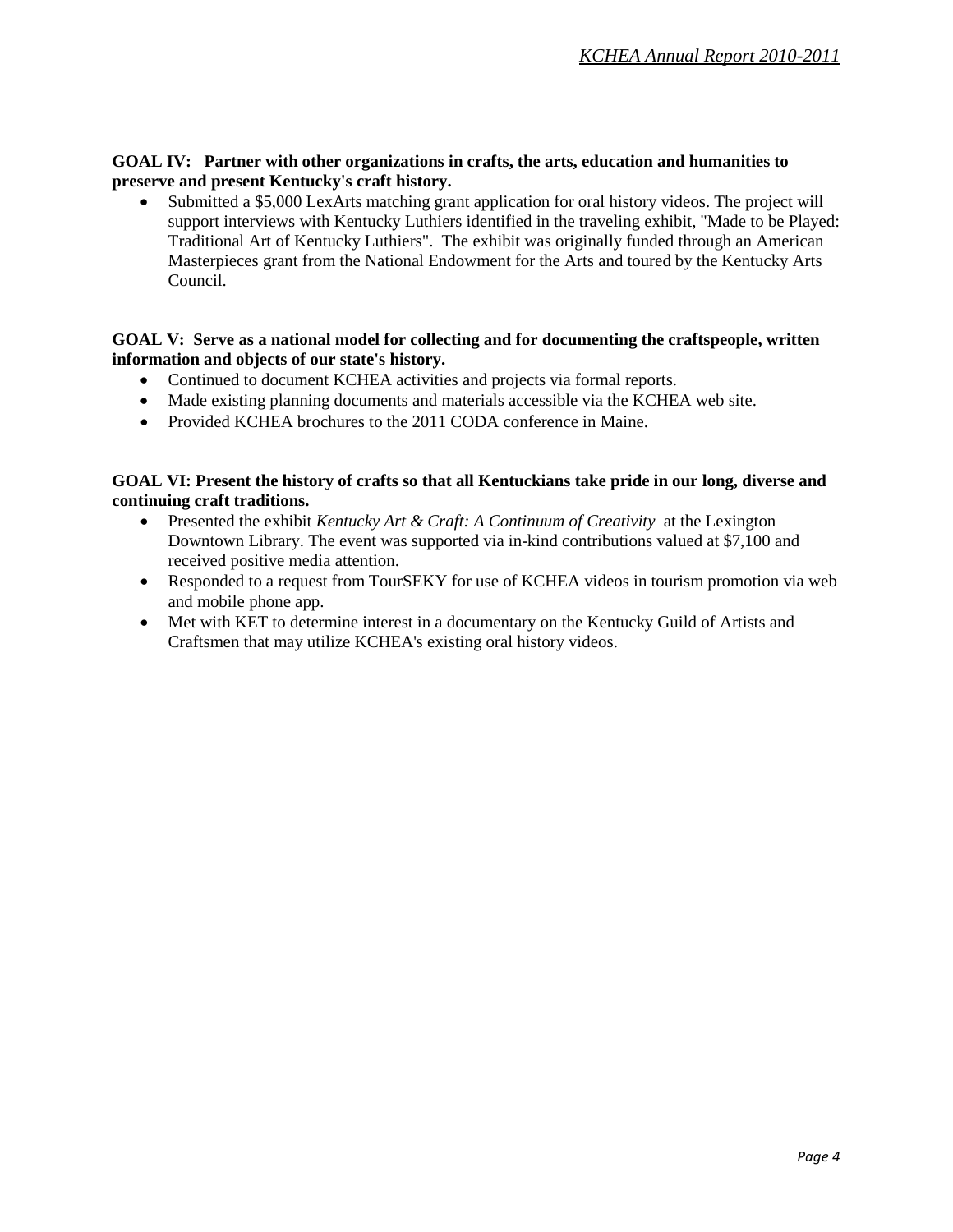#### **PROJECTS**

#### *Anna Fariello Presentation*

*Craft Revival: Shaping Western North Carolina Past and Present "Digitizing Collections"*

The KCHEA board hosted Anna Fariello as a presenter on September 17, 2010 at the Kentucky Artisan Center at Berea. Based on information gathered from the Forum "Kentucky Craft History: Gather, Conserve and Present" hosted by KCHEA in November 2009, the board determined that it would focus program activities on the development of an informational web site. It was felt a presentation by Anna Fariello would provide valuable information to the board as it began to look at a web presence for KCHEA.

The Craft Revival project presents a web-based digital history documenting the Craft Revival movement that occurred in western North Carolina from 1895 to 1945. A main component of the project is a virtual collection of documents, photographs, craft objects, and artifacts that tells the story of the Craft Revival. This [virtual collection](http://wcudigitalcollection.cdmhost.com/cdm4/browse.php?CISOROOT=/p4008coll2) consists of digital surrogates that reside together in a database, maintained by Western Carolina University's Hunter Library. A [collection policy](http://www.wcu.edu/craftrevival/collection/collection_policy.html) provides guidance for what materials are selected, digitized, and included in this virtual collection. The website, www.wcu.edu/craftrevival, tells the story of the historic Craft Revival and its impact on western North Carolina.

Along with its own board of directors, KCHEA invited numerous representatives of Kentucky craft, art, and historic organizations. Of the 60 invitations that were extended, 22 were in attendance, including all of KCHEA's own board. The agenda included an overview of the project for the entire group, followed by a presentation for just the KCHEA board on the technical aspects of digitizing historical collections.

The presentation informed the group about funding opportunities, collection methods, partnerships, and the technical implications of creating access to collections through digitization and technology. Participants felt it stimulated ideas about ways to collect information and document craft history and production, and helped to see the potential for collaborations in Kentucky.

#### *Library Exhibit Kentucky Art & Craft: A Continuum of Creativity*

#### *Preview*

*Kentucky Art & Craft: A Continuum of Creativity* provided the public with a broad spectrum of objects from the history of crafts in Kentucky and highlighted current artists that reside in the state. The exhibit was presented with the support of the Lexington Public Library in its Central Library Gallery on Main Street, November 6, 2010 to January 9, 2011. KCHEA hosted Gwen Heffner as a presenter during the opening reception on November  $19<sup>th</sup>$ . A preview exhibit was presented in the window of the main gallery of the Lexington Downtown Art Center during the World Equestrian Games held in September.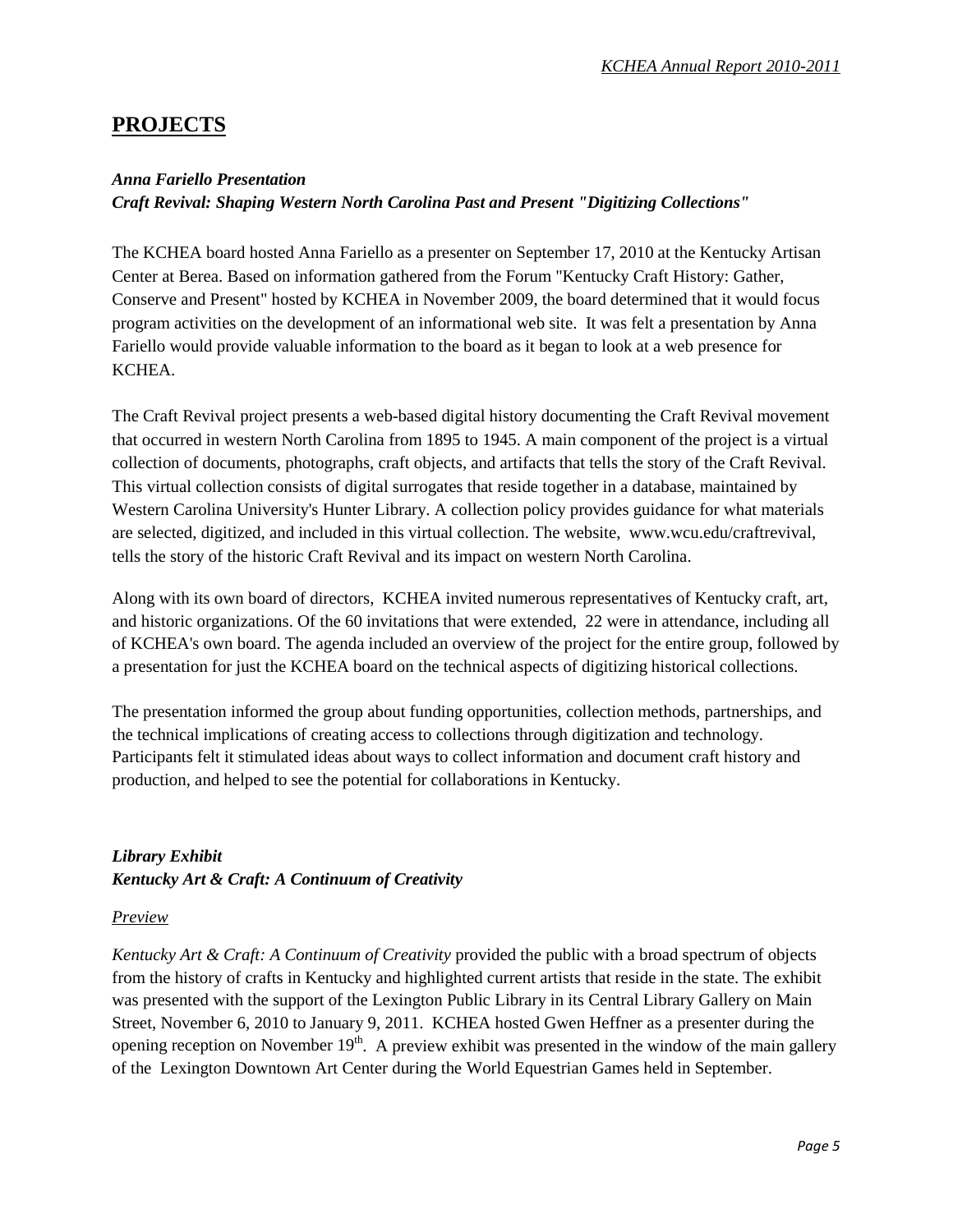KCHEA board member Susan Goldstein curated the contemporary component of the exhibit with the assistance of Bruce Frank, an artist and Kentucky Guild of Artists and Craftsmen Exhibit Chair. This component represented the exemplary work of twenty-five outstanding contemporary artists including glass artist Stephen Rolfe Powell and fiber artist Arturo Alonzo Sandoval, both of whom have cultivated national reputations. Other artists of note included Linda and Jack Fifield, Dan Neil Barnes, Ron Isaacs, and Erika Strecker alongside other works in iron, bronze, beading, wood, glass, clay, gourds, fiber, and various other materials.

An overview of craft history, with samples going back approximately 100 years was arranged by board members Nancy Atcher and Richard Bellando. A main component of the project was a collection of photographs, craft objects, and artifacts that told the story of the Craft Revival. Historical items such as a Berea College coverlet, quilts, woven rugs, Bybee Pottery, a dough bowl and ladle, and a Chester Cornett chair, were displayed.

The exhibit was significant as it introduced KCHEA to the public for the first time along with a newly published organizational brochure. It was promoted via 2500 printed invitations, articles in the Lexington newspaper and related websites, and the University of Kentucky's public radio program "Curtains at Eight." The exhibit opened to a packed gallery during Lexington's Friday night gallery hop and was well attended throughout its run.

#### *Kentucky Craft Virtual Encyclopedia*

Following Anna Fariello's presentation on *Craft Revival: Shaping Western North Carolina Past and Present*, and a discussion on the ways an organization might have a web presence, the KCHEA Board set about looking for possible projects. While a searchable database of objects, people, and papers from Kentucky craft history, modeled on the Craft Revival project, was seen as a desirable goal, the commitment was determined to be beyond KCHEA's current capacity. A virtual Kentucky Craft Encyclopedia was chosen because the work could progress incrementally, be broken into segments, and funding sought for parts without the requirement for a huge sum to finance the whole.

A committee was established to form a framework for the project with the goal to seek funding for a planning grant that would formalize a structure for implementation. The committee's work to date includes:

- 1. Researched examples of Internet encyclopedias.
- 2. Presented an example of writing guides.
- 3. A presentation to the board by Tom Parrish, who told of his experiences in putting together encyclopedias in print form.
- 4. Listed categories for topics for inclusion in the Kentucky Craft Encyclopedia.

The committee's future actions include:

- 1. Outline Scope of Work
- 2. Consult with potential partners and writers about Scope of Work
- 3. Expand encyclopedia committee
- 4. Research funding sources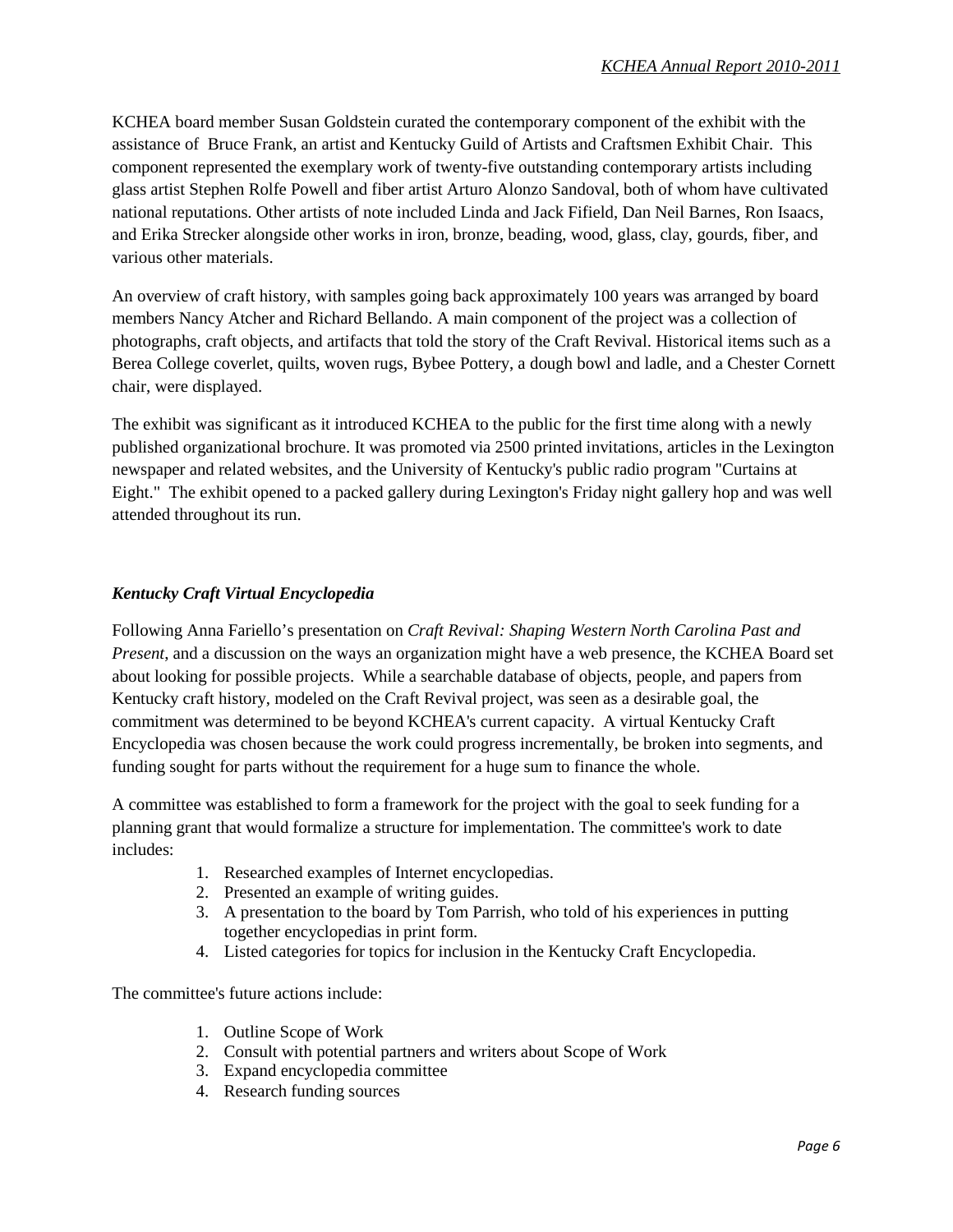#### **FINANCIAL REPORT**

|                  |                                   | FY 2010-2011 ACTUAL | FY 2011-2012 PROJECTED |
|------------------|-----------------------------------|---------------------|------------------------|
| <b>Revenue:</b>  |                                   |                     |                        |
|                  | Contributions:                    | \$500.00            | \$13,000.00            |
|                  | <b>Grant Funds:</b>               | \$750.00            | \$3,000.00             |
|                  | Other Income:                     | \$119.50            | \$0.00                 |
|                  | Net Assets Carried Forward:       | \$14,991.36         | \$14,685.89            |
|                  | <b>TOTAL REVENUE</b>              | \$16,360.86         | \$30,685.89            |
| <b>Expenses:</b> |                                   |                     |                        |
|                  | Personnel/Administration          | \$0.00              | \$0.00                 |
|                  | Project/Interviews:               | \$0.00              | \$8,000.00             |
|                  | Professional Services:            | \$576.00            | \$150.00               |
|                  | <b>Board Training/Conferences</b> | \$125.00            | \$500.00               |
|                  | Travel                            | \$268.00            | \$200.00               |
|                  | Membership Fees                   | \$165.00            | \$205.00               |
|                  | Email/Web Services                | \$61.50             | \$120.00               |
|                  | Marketing - Printing              | \$340.80            | \$900.00               |
|                  | <b>Banking Fees</b>               | \$0.00              | \$15.00                |
|                  | Software                          | \$0.00              | \$150.00               |
|                  | Mail Services/Postage             | \$28.54             | \$150.00               |
|                  | Telephone/Conferencing            | \$0.18              | \$20.00                |
|                  | <b>Filing Fees</b>                | \$15.00             | \$15.00                |
|                  | Supplies                          | \$94.95             | \$400.00               |
|                  | Net Assets to Carry Forward       | \$14,685.89         | \$19,860.89            |
|                  | <b>TOTAL EXPENSES</b>             | \$16,360.86         | \$30,685.89            |

#### **Contributions:**

Grants: LexArts, \$750

Cash: Marie Hochstrasser, \$500

Additional In-kind Support: Barney Miller's Kentucky Artisan Center at Berea Lexington Public Library James Francis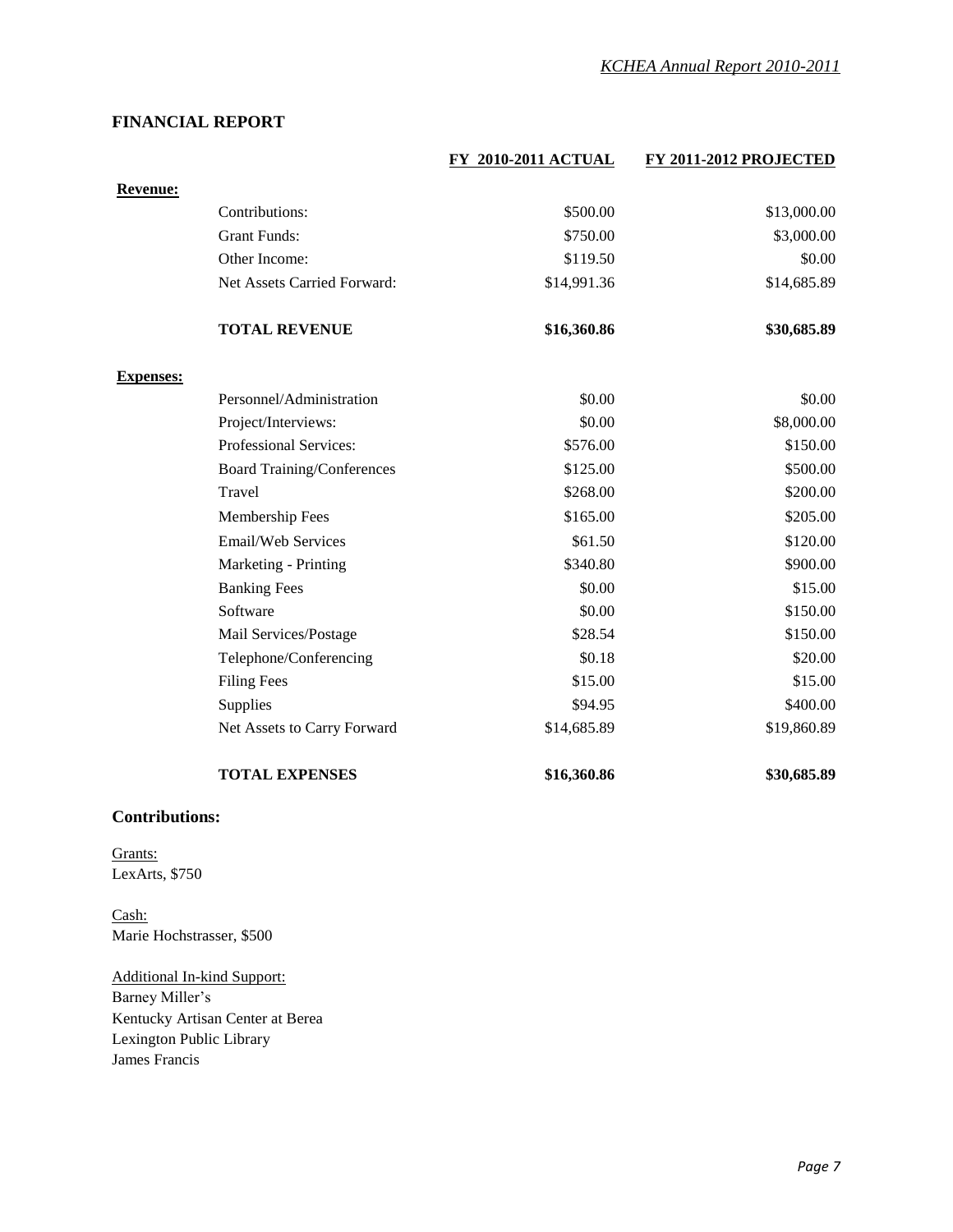#### **BOARD OF DIRECTORS**

**Susan Goldstein**, **Founding President**, is an artist, curator, and art collector, graduated from the University of Vermont with a B.A. in Elementary Education and earned a Master's degree in Counseling Psychology from Tuft's University. An innovative clay artist, her work has been included in numerous exhibitions, including the Governor's Mansion in Frankfort and the Congressional Office Building in Washington, D.C. Her work has earned awards including the Purchase Award from the Hoyt institute of Fine Arts. She has numerous past and present board affiliations including a term as president of the Board of the Kentucky Guild of Artists and Craftsmen.

**Fran Redmon, President,** has a B.F.A. in Commercial Art from Western Kentucky University. From 1986 through 2007 she served as director of Kentucky Craft Marketing (CMP), a program of the Kentucky Arts Council. Fran successfully spearheaded numerous initiatives that gained international recognition for the CMP and established it as a national model. In 2007 she was the recipient of the Craft Organization Development Association's (CODA) national award for "Outstanding Service, Creative Thinking, and Leadership" having a significant impact on the crafts field. Fran has held craft leadership positions in Kentucky and nationally, serving on several boards, advisory councils and various state government committees. She has recently done consulting work with programs in Georgia and Pennsylvania, worked as a consultant for CODA, and is a Kentucky Peer Advisor for the Kentucky Arts Council.

**Nancy Atcher, Secretary**, has a B.S. in Business from Indiana University. In 1983, she was the first executive director of the Kentucky Art and Craft Foundation, now known as the Kentucky Museum of Art and Craft, Louisville, Kentucky. In 1987, she joined Kentucky Craft Marketing, a program of the Kentucky Arts Council, where she assisted in orchestrating many successful initiatives. In 2001, she coordinated the Program's Product Development Initiative, teaming with artists, craftspeople and retailers to build a retail program for Kentucky products. Since retirement in 2008, Nancy provides marketing workshops to organizations, consulting with individual artists and is active in community theater. She has served on the board of the Artist Business Institute and is currently the chair of the Fine Arts Committee at First United Methodist Church, Frankfort.

**Philis Alvic, Treasurer,** is an artist, weaver, and writer. Since graduating from the School of the Art Institute in Chicago, she has shown her work in exhibitions throughout the country and been awarded the Certificate of Excellence from the Handweavers Guild of America. She has published over 100 articles and papers on crafts and crafts history and two books, one on early 20<sup>th</sup> century Appalachian weaving centers and the other on crafts of Armenia. She served as an international craft development consultant through agencies funded by USAID.

**Lila Davis Bellando** earned a B.A. in Elementary Education at Berea College and a Master's degree in Education with a concentration in art at Eastern Kentucky University. Before becoming co-owner and president of Churchill Weavers in charge of design and product development, she was an elementary art teacher. She has extensive affiliations, past and present, with boards of arts, civic, and education organizations, including serving as the Vice Chair of the Kentucky State Board of Education. She is currently serving as president for the Southern Highland Handicraft Guild board of directors.

**Richard Bellando,** was co-owner and vice president in charge of sales and operation of Churchill Weavers and before that, served as the director of the Berea College Student Crafts Industries. He graduated from Berea College and did postgraduate work at Vanderbilt University. He was the first executive director of the Kentucky Guild of Artists and Craftsmen from 1967-1970. He currently serves on the boards of numerous arts, business, and civic organizations.

**Mary Reed,** is a craft artist and co-owner of Appalachian Crafts. She attended the University of Kentucky where she studied fine arts. She is a juried member of the Kentucky Guild of Artists and Craftsmen, the Kentucky Craft Marketing Program and the Kentucky Peer Advisory Network. She serves on the advisory council of the Kentucky Appalachian Artisan Center and as a mentor for the Kentucky Craft Marketing Program. She has conducted numerous crafts workshops and artist residencies in elementary schools and her work has been presented in numerous exhibitions.

**Shannon H. Wilson** is head of Special Collections & Archives at Berea College. He holds his B.A. in History from Berea and his M.A. in History and Historical Administration from Wright State University. Shannon is the author of "Berea College: An Illustrated History" and with Kenneth W. Noe, is the co-editor of *The Civil War in Appalachia: Collected Essays*. He is also the author of numerous articles and book reviews related to Southern Appalachia and the South.